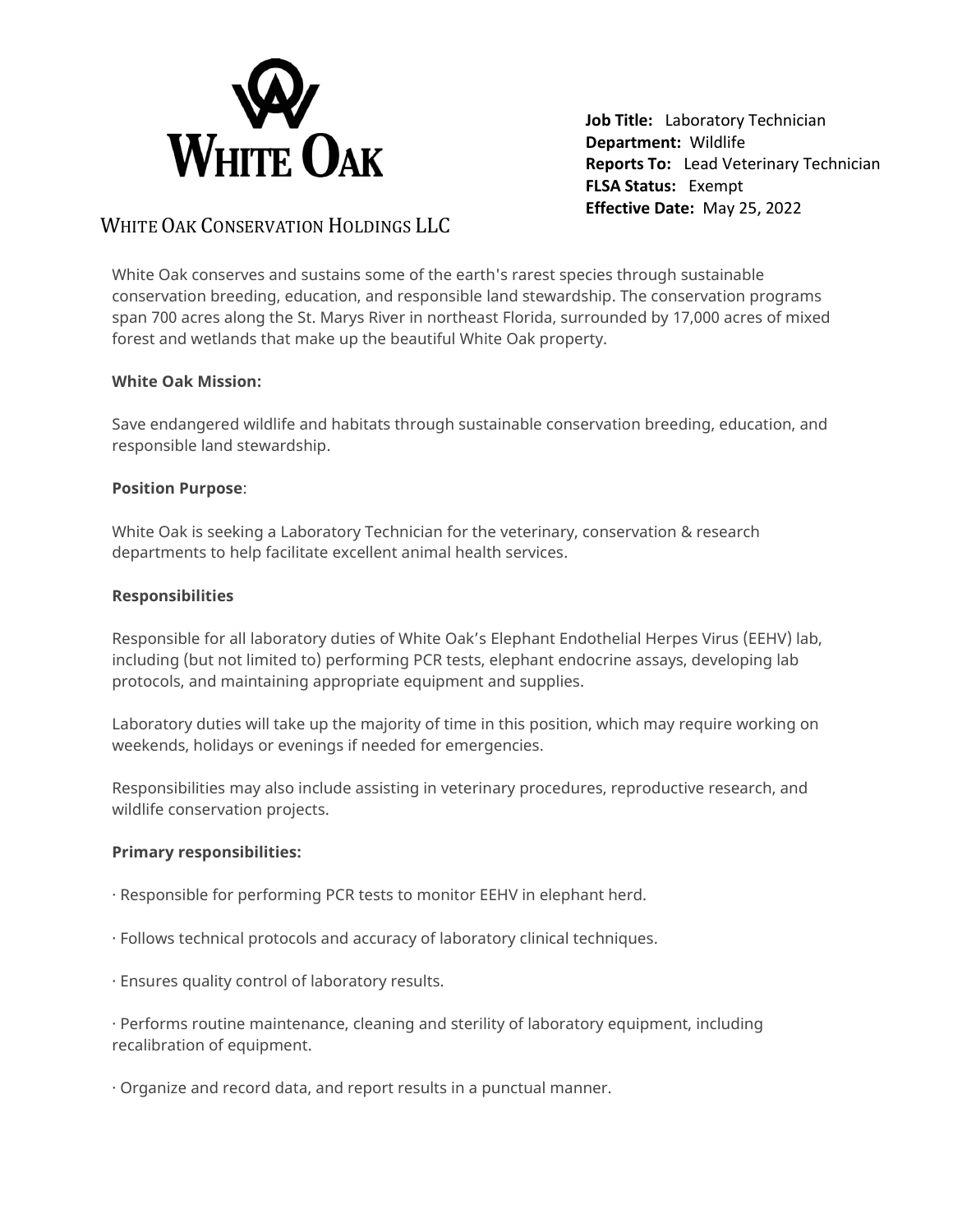· Works alongside veterinary and laboratory technicians, and directly reports to Veterinary Department.

#### **Additional responsibilities:**

· Performs medical laboratory analyses including hematology, chemistry, parasitology, and other clinical pathological procedures.

· Assists in veterinary procedures, including pre- and post- preparations.

- · Performs endocrine assays to monitor elephant reproductive hormones.
- · Maintains the laboratory in a clean and professional state.
- · Maintains inventory of required laboratory and office supplies.
- · Collects and processes medical samples for diagnostic testing and banking for future use.
- · Organize, store, and process samples in accordance to sample protocols and laboratory requirements to preserve the integrity of samples.

· Submits pathology samples to laboratory, and distributes other biological samples to researchers, universities and external diagnostic laboratories.

· Maintains cooperative working relationship with all White Oak wildlife teams to instill communication and teamwork.

- · Constantly strives to further the mission and goals of White Oak.
- · Implements sustainable practices in daily tasks whenever possible.
- · Performs other duties as assigned.

# **Qualifications**

· Degree in Biological Sciences, Biotechnology or Animal-science related degree required.

· Degree in Applied Science in Veterinary or Medical Laboratory Technology, graduation from an accredited Veterinary or Medical Laboratory Technology Program or equivalent combination of training / experience desired.

· Certified Veterinary Technician (CVT) certification by the state of Florida veterinary medical board or equivalent Medical Laboratory Technician certification is desired.

· Clinical, medical or research laboratory experience required.

· PCR experience desired.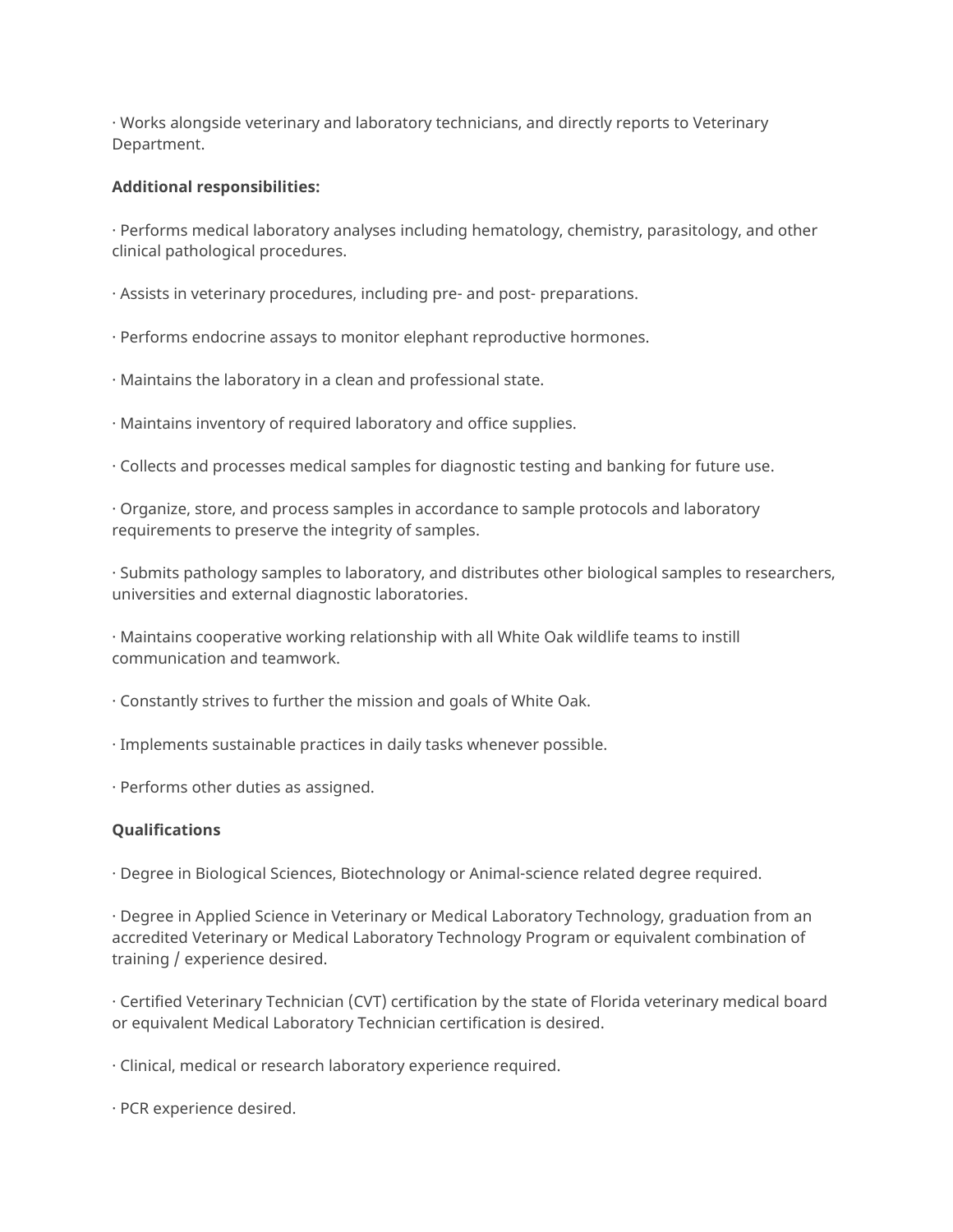· Knowledge of exotic animals and their medicine strongly desired.

- · Experience in working in a zoo environment desired.
- · Ability to communicate well both verbally and in writing required.
- · Highly organized and detailed oriented.

· Ability to work a flexible schedule including evenings, weekends and holidays required. May be required to be on call for emergency responsibilities for clinical, lab and medical assistance.

· Ability to initiate, plan, and organize work in an efficient and cost-effective manner and without direct supervision required.

· Ability to develop and maintain cooperative working relationships with all wildlife and team members of White Oak.

· Ability to adhere to standard operating procedures, laboratory protocols, and general safety and security protocols of White Oak.

- · Adhere to social media and nondisclosure protocols.
- · Proof of negative TB screening prior to placement and annually thereafter required.
- · Possession of a valid motor vehicle operator's license and a good driving record required.

· Ability to adhere to White Oak's drug-free workplace policy including but not limited to preemployment, random, post-accident, reasonable suspicion and follow-up treatment required.

· Ability to successfully complete a criminal history background check annually required.

#### **Character Competencies:**

- · Engagement and genuine alignment with the mission, values, and vision of White Oak
- · Personal interest in, and strong commitment to, conservation, animal care and animal health
- · Capacity to work effectively with, and collaborate across, multiple organizational teams
- · Ability to lead and influence without authority
- · Self-motivated and self-directed
- · Inspiring and positive
- · Effective communicator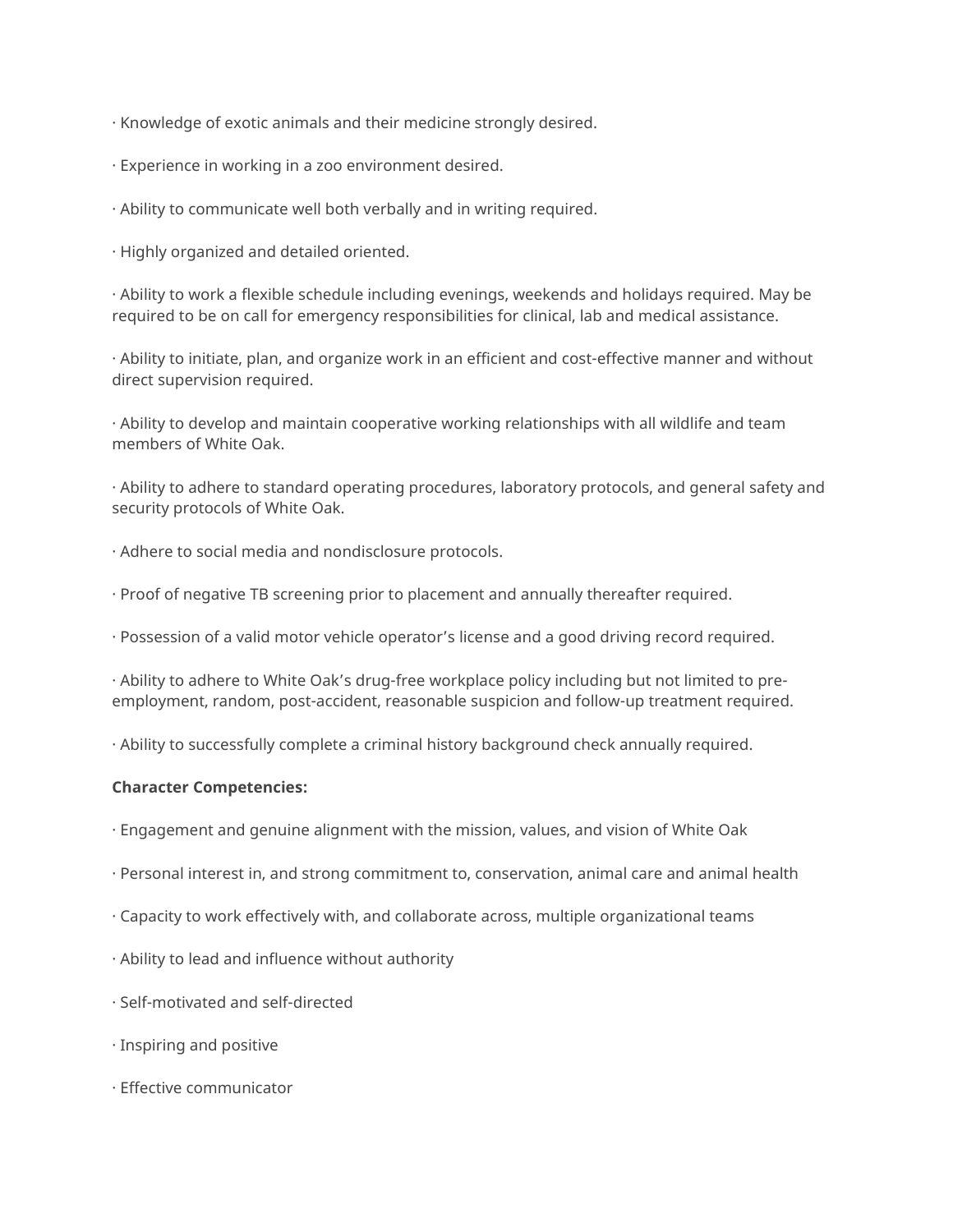· Motivational and encouraging

· Welcoming, personable

· Capable and knowledgeable decision making, shows good judgement – with level of independence

- · Sets positive example, good conduct safety, animal care, communications
- · Flexibility and adaptability new assignments & projects, area change
- · High attention to detail and superior quality of work
- · Sensitive to individual differences and supportive of a diverse workplace
- · The ideal team player will:

o be resilient, show initiative, and demonstrate a healthy commitment to going above and beyond.

o focus on team success and define success collaboratively versus individually.

o work with colleagues in mind, be a good listener, and be willing to seek information and assistance when necessary.

#### **Special Working Conditions:**

· Must have valid drivers' license.

· The physical demands described here are representative of those that must be met by an employee to successfully perform the essential functions of this job. Reasonable accommodations may be made to enable individuals with disabilities to perform the essential functions.

· Must be able to exert up to 25 pounds of force to lift, push, pull, carry, or otherwise move objects, climb a 5-foot ladder, and work outdoors in all conditions.

· Exposure to fumes, odors, dust, moving mechanical parts and vehicles.

· Ability to work a flexible schedule which may include evenings, weekends, and holidays as well as unforeseen emergency situations.

*White Oak Conservation is committed to creating an environment where diverse perspectives are welcome, and to nurturing a culture where everyone feels valued and appreciated. We are proud to be an equal opportunity employer. All qualified applicants will receive consideration for employment without regard to gender, race, color, age, national origin, religion, disability, marital status, sexual orientation, gender identity/expression, citizenship, pregnancy or maternity, veteran status, or any other status protected by applicable national, federal, state, or local law.*